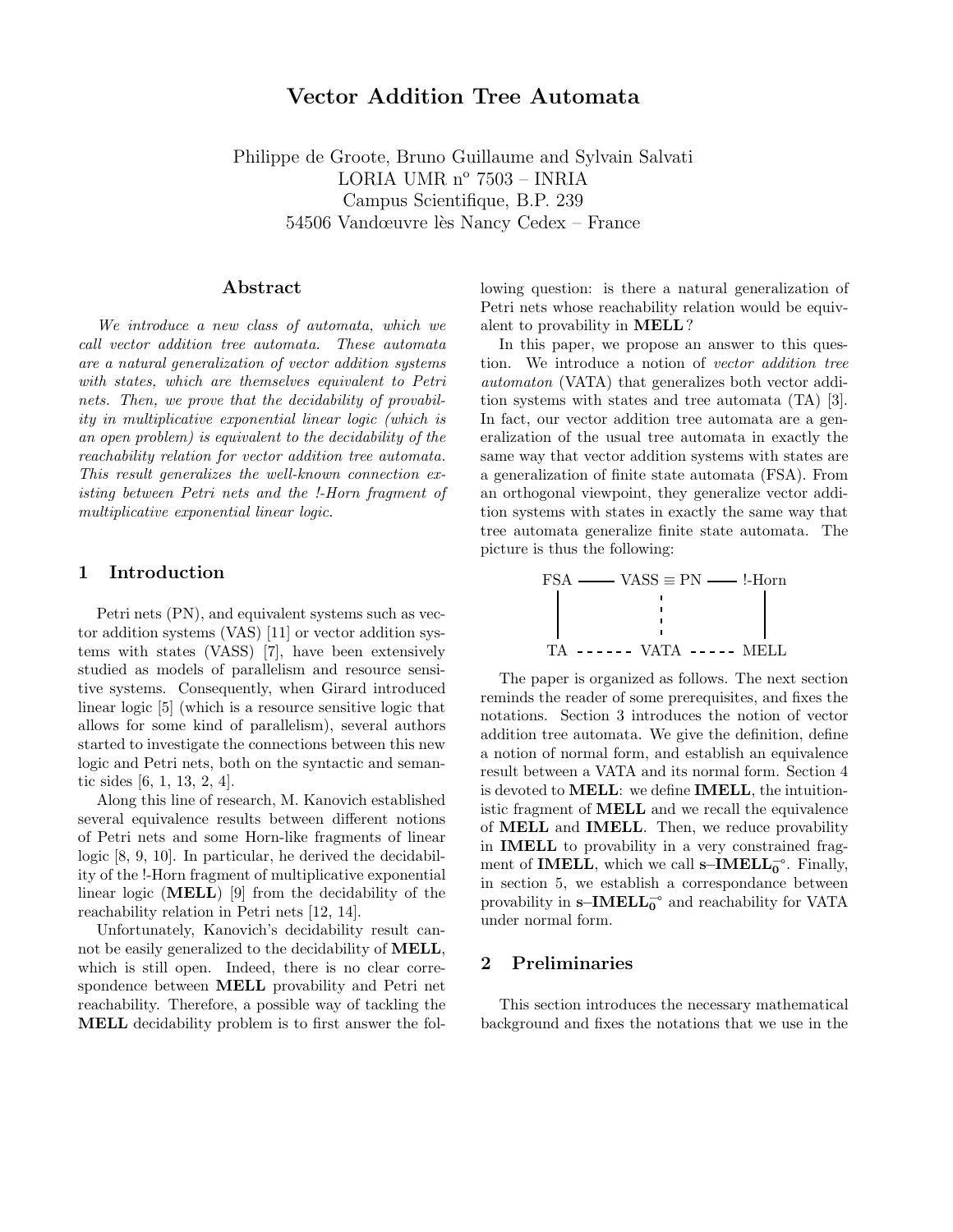sequel. For the sake of completeness, we first remind the reader of the usual notions of ranked alphabet, term, context, and linear tree-homomorphism.

**Definition 1.** A ranked alphabet  $\mathcal{F} = (\mathcal{F}_n)_{n \in \mathbb{N}}$  is an indexed family of disjoint finite sets, such that  $\bigcup_{n\in\mathbb{N}}\mathcal{F}_n$ is finite.

By abuse of language, we sometimes confuse  $\mathcal F$  with  $\bigcup_{n\in\mathbb{N}}\mathcal{F}_n$ , and we speak about the elements of  $\mathcal F$  when we mean the elements of  $\bigcup_{n\in\mathbb{N}}\mathcal{F}_n$ . These elements will be called the symbols of the alphabet. When such a symbol belongs to  $\mathcal{F}_n$ , one says that its arity is n. In particular, the symbols of arity 0 are called constants.

**Definition 2.** Given a ranked alphabet  $\mathcal{F} = (\mathcal{F}_n)_{n \in \mathbb{N}}$ and a possibly infinite set  $X$  disjoint from  $\mathcal{F}$ , the set of terms  $\mathscr{T}(\mathcal{F}, \mathcal{X})$  built over  $\mathcal F$  and  $\mathcal X$  is inductively defined as follows:

- 1. if  $x \in \mathcal{X}$ , then  $x \in \mathcal{T}(\mathcal{F}, \mathcal{X})$ ;
- 2. if  $c \in \mathcal{F}_0$ , then  $c \in \mathcal{F}(\mathcal{F}, \mathcal{X})$ ;
- 3. if  $f \in \mathcal{F}_n$ , and  $t_0, \ldots, t_{n-1} \in \mathcal{F}(\mathcal{F}, \mathcal{X})$ , then  $f(t_0,\ldots,t_{n-1}) \in \mathcal{T}(\mathcal{F},\mathcal{X})$ , for  $n > 0$ .

The usual case for  $\mathcal X$  is to be a set of variables. Nevertheless, we will consider other cases. If  $\mathcal X$  is empty, the set  $\mathcal{T}(\mathcal{F}, \varnothing)$  is called the set of ground terms and is written  $\mathscr{T}(F)$ .

**Definition 3.** Let F be a ranked alphabet and  $X_n =$  $\{x_i \mid i \in n\}$  be a set of n variables, disjoint from  $\mathcal{F}$ . The set of n-contexts  $\mathscr{C}_n(\mathcal{F})$  is the set of terms  $C \in$  $\mathscr{T}(\mathcal{F}, \mathcal{X}_n)$  that contain exactly one occurrence of each variable  $x_i \in \mathcal{X}_n$ .

Given  $C \in \mathscr{C}_n(\mathcal{F})$ , and  $t_0, \ldots, t_{n-1} \in \mathscr{T}(\mathcal{F})$ , one writes  $C[t_0,\ldots,t_{n-1}]$  for the ground term obtained by replacing in C the occurrence of  $x_i$  by  $t_i$ , for each  $i \in n$ .

The notion of context allows the notion of linear tree-homomorphism to be defined.

**Definition 4.** Let  $\mathcal F$  and  $\mathcal G$  be two ranked alphabets, and let  $(\theta_n)_{n\in\mathbb{N}}$  be a family of functions that associate to each symbol  $f \in \mathcal{F}_n$  a n-context  $C_f \in \mathcal{C}_n(\mathcal{G})$ . The linear tree-homomorphism  $\theta : \mathscr{T}(\mathcal{F}) \to \mathscr{T}(\mathcal{G})$ , generated by the family  $(\theta_n)_{n\in\mathbb{N}}$ , is inductively defined as  $follows: \theta(f(t_0,\ldots,t_{n-1}) = C_f[\theta(t_0),\ldots,\theta(t_{n-1})] \in$  $\mathscr{T}(\mathcal{G})$ , for each  $f \in \mathcal{F}_n$ .

Remark that in Definition 3 we require that each variable  $x_i$  occurs exactly once. Consequently, our notion of a linear tree-homomorphism corresponds to what is usually called in the literature a *non-erasing* linear tree-homomorphism.

The next notions we introduce are proper to the kind of automata that we will define in the next section. These automata use vectors of natural numbers, i.e., elements of  $\mathbb{N}^k$ , for some  $k \in \mathbb{N}$ . We let boldface lowercase Roman letters,  $x, y, z, \ldots$ , range over such vectors. We use 0 to denote the null vector  $(0, 0, \ldots, 0)$ , and  $\mathbf{e}_i$   $(j \in k)$  to denote the standard base vectors, i.e,  $\mathbf{e}_0 = (1, 0, \ldots, 0), \mathbf{e}_1 = (0, 1, \ldots, 0), \ldots,$  $e_{k-1} = (0, 0, \ldots, 1)$ . For a vector  $\mathbf{x} = (x_0, \ldots, x_{n-1})$ we write  $\|\mathbf{x}\| = \sum_{i \in n} x_i$ .

**Definition 5.** Let  $Q$  be a finite set, the elements of which will be called states, and let  $k \in \mathbb{N}$ . A kconfiguration over Q is a pair  $(q, \mathbf{x}) \in Q \times \mathbb{N}^k$ .

We now define the notion of description, which is the data structure on which our automata operate.

**Definition 6.** Let  $\mathcal F$  be a ranked alphabet, let  $Q$  be a finite set of states, and let  $k \in \mathbb{N}$ . The set of kdescriptions over  $\mathcal F$  and  $Q$ ,  $k\text{-}\mathscr{D}(\mathcal F, Q)$ , is defined to be the set of terms  $\mathscr{T}(\mathcal{F}, Q \times \mathbb{N}^k)$ .

Adapting the notion of context to the case of description is straightforward.

**Definition 7.** Let  $\mathcal F$  be a ranked alphabet, x be a symbol that does not belong to  $\mathcal{F}$ ,  $\mathcal{Q}$  be a finite set of states, and let  $k \in \mathbb{N}$ . The set of k-description contexts, k- $\mathscr{C}(\mathcal{F}, Q)$ , is the set of terms  $C \in \mathscr{T}(\mathcal{F}, (Q \times \mathbb{N}^k) \cup \{x\})$ that contain exactly one occurrence of  $x$ .

Given a k-description  $t \in k\text{-}\mathscr{D}(\mathcal{F}, Q)$ , one writes  $C[t]$ for the k-description obtained by replacing the occurrence of  $x$  by  $t$  in  $C$ .

## 3 Vector Addition Tree Automata

## **3.1 Definition**

We are now in the position of giving the main definition of this paper, i.e., the definition of vector addition tree automata. Vector addition systems with states may be seen as finite state automata where transitions are labelled with integer vectors. Our notion of vector addition tree automaton generalizes this to the case of (bottom-up) finite tree-automata.

Definition 8. A vector addition tree automaton of dimension  $k$  ( $k$ -VATA, for short) is a quadruple  $\langle \mathcal{F}, Q, C_f, \Delta \rangle$  where:

- 1. F is a ranked alphabet;
- 2. Q is a finite set of states;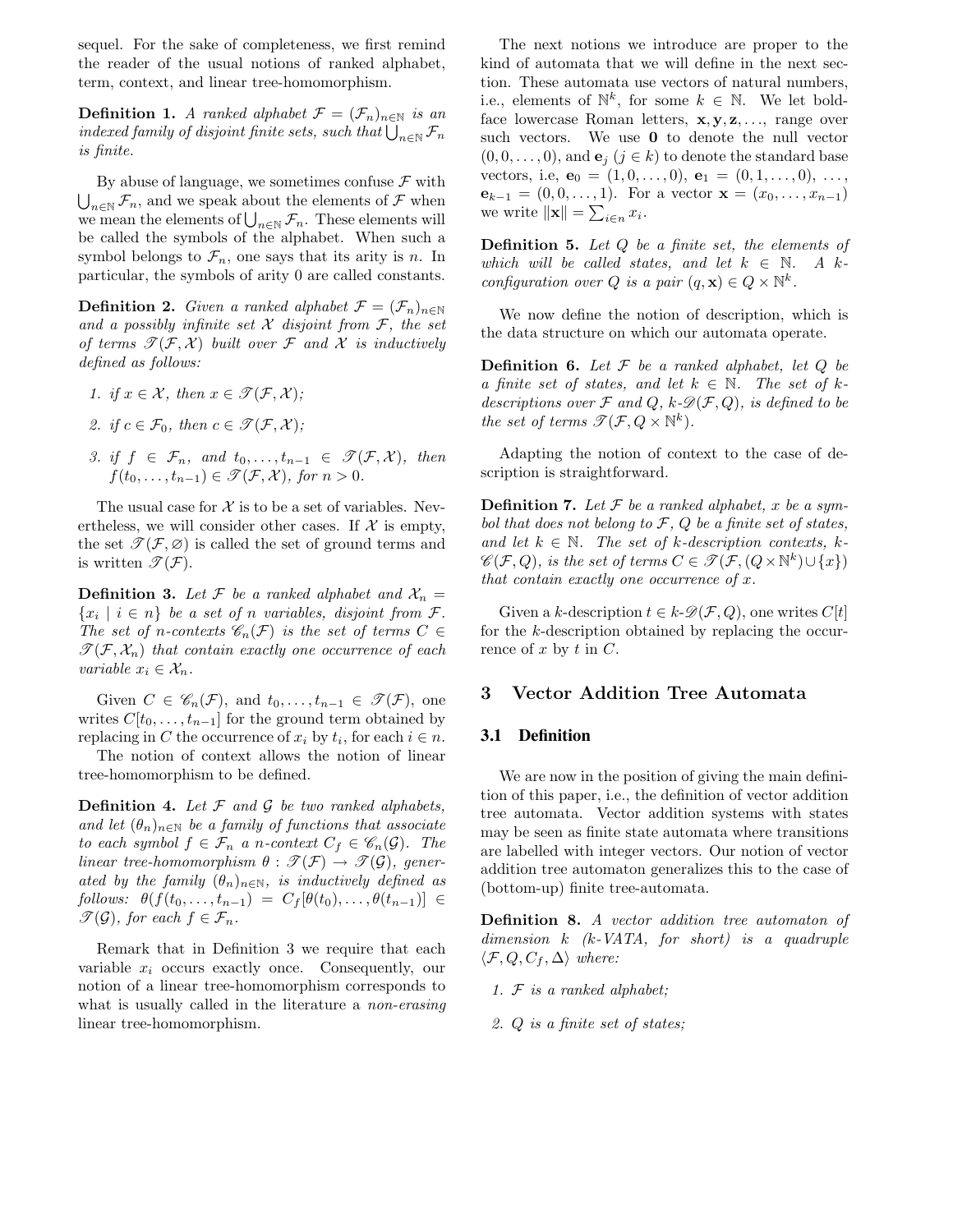- 3.  $C_f$  is a finite set of k-configurations over Q, called accepting configurations;
- 4.  $\Delta \subset \bigcup_{n\in \mathbb{N}} (\mathcal{F}_n \times (Q \times \mathbb{N}^k)^n \times Q \times \mathbb{N}^k)$  is a finite set of transition rules.

A k-VATA is strongly deterministic if there is at most one transition in  $\Delta$  for each symbol in  $\mathcal{F}.$ 

Let  $\langle \mathcal{F}, Q, C_f, \Delta \rangle$  be a k-VATA, and consider some transition rule:

$$
(f,(q_0,\mathbf{z}_0),\ldots,(q_{n-1},\mathbf{z}_{n-1}),q,\mathbf{z}) \in \Delta.
$$

Such a transition rule will be written as:

$$
f((q_0, \mathbf{x}_0),..., (q_{n-1}, \mathbf{x}_{n-1})) \longrightarrow (q, \sum_{i \in n} (\mathbf{x}_i - \mathbf{z}_i) + \mathbf{z})
$$

where  $\mathbf{x}_0,\ldots,\mathbf{x}_{n-1}$  are formal parameters ranging over  $\mathbb{N}^k$ . Under this form,  $\Delta$  appears to be a rewriting system acting on k-descriptions. This motivates the definition of the move relation.

**Definition 9.** Let  $\mathcal{A} = \langle \mathcal{F}, Q, C_f, \Delta \rangle$  be a k-VATA. The move relation  $\longrightarrow_A$  is defined as follows. Let  $t, u \in$  $k\text{-}\mathscr{D}(\mathcal{F}, Q),$ 

 $t \longrightarrow_{\mathcal{A}} u$ 

if and only if there exists a description context  $C \in$  $k\text{-}\mathscr{C}(\mathcal{F}, Q)$  and a production rule

$$
f((q_0, \mathbf{x}_0),..., (q_{n-1}, \mathbf{x}_{n-1})) \longrightarrow (q, \sum_{i \in n} (\mathbf{x}_i - \mathbf{z}_i) + \mathbf{z})
$$

in  $\Delta$  such that

\n- 1. 
$$
t = C[f((q_0, \mathbf{y}_0), \ldots, (q_{n-1}, \mathbf{y}_{n-1}))];
$$
\n- 2.  $u = C[(q, \sum_{i \in n} (\mathbf{y}_i - \mathbf{z}_i) + \mathbf{z})];$
\n- 3.  $\forall i \in n$ .  $\mathbf{y}_i - \mathbf{z}_i \in \mathbb{N}^k$ .
\n

As usual,  $\longrightarrow_{\mathcal{A}}^*$  denotes the reflexive transitive closure of the move relation  $\longrightarrow_A$ .

In the above definition, Condition 3 is central. It corresponds to the positivity condition of vector addition systems. Consider, for instance, the following 2-VATA:

$$
\mathcal{F} = \{a, b, g(), f(,) \}\nQ = \{q_0, q_1, q_2\}\nC_f = \{(q_0, (0, 0))\}\n\Delta = \{a \rightarrow (q_2, (1, 0)),\n b \rightarrow (q_2, (0, 1)),\n f((q_2, \mathbf{x}), (q_2, \mathbf{y})) \rightarrow (q_1, \mathbf{x} + \mathbf{y}),\n g((q_1, \mathbf{x})) \rightarrow (q_0, \mathbf{x} - (1, 1)) \}
$$

Then we have:

$$
g(f(a,b)) \longrightarrow_A^* (q_0,(0,0)), g(f(b,a)) \longrightarrow_A^* (q_0,(0,0))
$$

On the other hand, we have:

$$
g(f(a, a)) \longrightarrow_A^* g((q_1, (2, 0)))
$$

but then we are stuck because of Condition 3.

As one expects, a ground term is recognized by a  $k$ -VATA if it can be rewritten into an accepting configuration.

**Definition 10.** Let  $\mathcal{A} = \langle \mathcal{F}, Q, C_f, \Delta \rangle$  be a k-VATA. The tree language  $\mathcal{L}_\mathcal{A}$  recognized by  $\mathcal A$  is defined as follows:

$$
\mathcal{L}_{\mathcal{A}} = \{ t \in \mathcal{F}(\mathcal{F}) \mid t \longrightarrow_{\mathcal{A}}^{*} (q, \mathbf{z}) \text{ for some } (q, \mathbf{z}) \in C_{f} \}
$$

With different motivations (modelisation of cryptographic protocols), other authors have defined a formalism equivalent to VATA (they have called it BVASS for Branching VASS) [17].

#### **3.2 Normal form**

In order to give a simple translation of a VATA in linear logic, we define a normal form for VATAs. The main point is that checking emptiness for a given VATA is equivalent to checking emptiness for another VATA in normal form.

**Definition 11.** A production rule is in normal form if it has one of the following forms:

$$
c \longrightarrow (q, \mathbf{e}_i) \text{ for some } i \in k,
$$
  
\n
$$
f((q_0, \mathbf{x}_0)) \longrightarrow (q, \mathbf{x}_0 - \mathbf{e}_i) \text{ for some } i \in k,
$$
  
\n
$$
f((q_0, \mathbf{x}_0), (q_1, \mathbf{x}_1)) \longrightarrow (q, \mathbf{x}_0 + \mathbf{x}_1).
$$

A k-VATA  $A = \langle \mathcal{F}, Q, C_f, \Delta \rangle$  is in normal form iff

- 1.  $\forall n > 2$ .  $\mathcal{F}_n = \varnothing$ ;
- 2.  $C_f = \{ (q_f, \mathbf{0}) \}$  for some  $q_f \in Q$ ;
- 3. the production rules in  $\Delta$  are in normal form.

The construction of an automaton in normal form proceeds in three steps (the three following lemmas). First, we construct an automaton with only one final state; then, we make it strongly deterministic; and, then, we modify the set of productions to have only normal forms.

**Lemma 1.** Let  $\mathcal{A} = \langle \mathcal{F}, Q, C_f, \Delta \rangle$  a k-VATA. There is a k-VATA  $\mathcal{A}' = \langle \mathcal{F}', Q', \{(q_f, \mathbf{0})\}, \Delta' \rangle$  and a linear treehomomorphism  $\theta : \mathscr{T}(\mathcal{F}) \to \mathscr{T}(\mathcal{F}')$  such that  $\mathcal{L}_{\mathcal{A}'} =$  $\theta(\mathcal{L}_\mathcal{A})$ .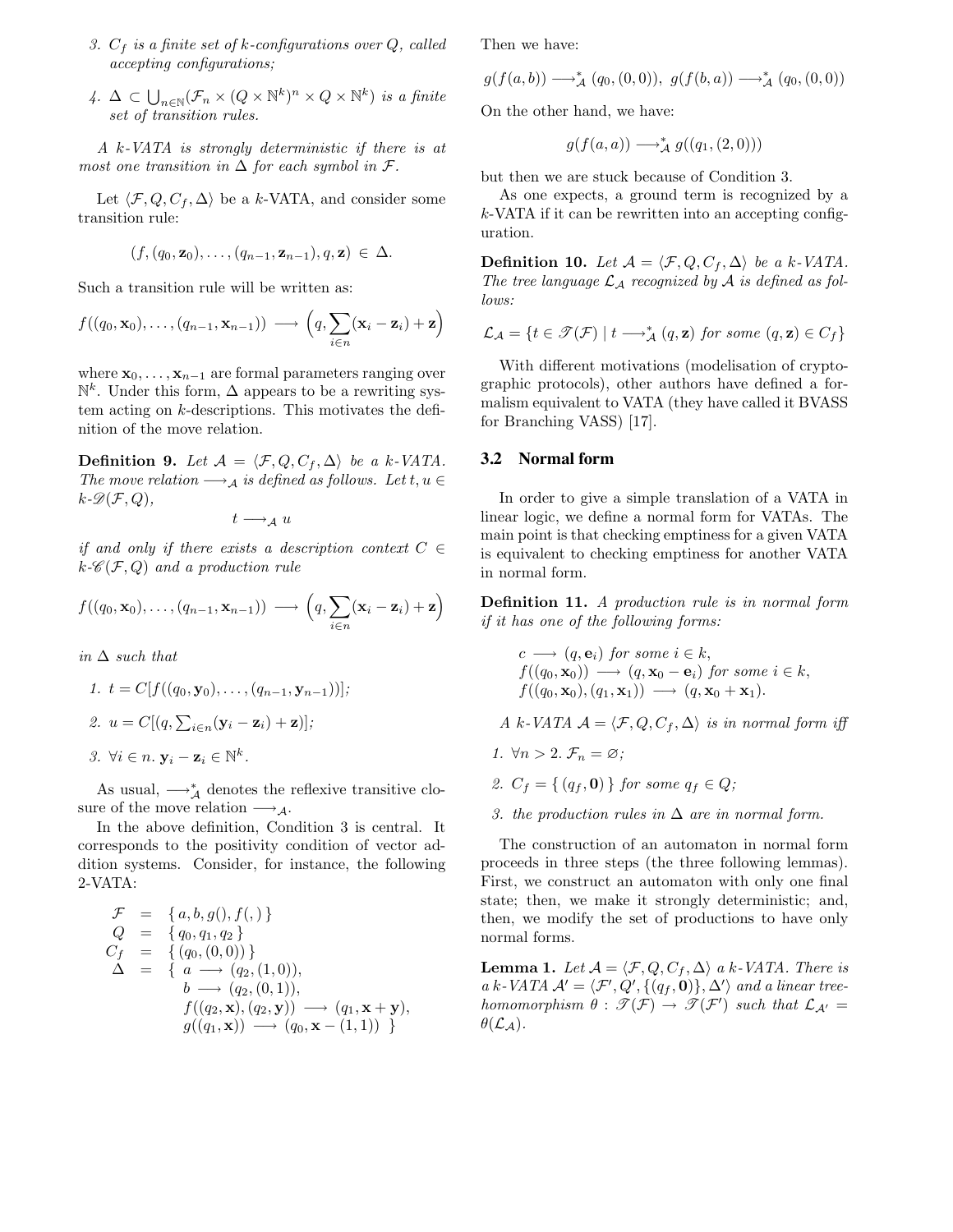*Proof.* We define  $\mathcal{F}' = \mathcal{F} \cup \{g\}$  where  $g \in \mathcal{F}'_1$  is a new symbol of arity 1;  $Q' = (Q \times {\{\uparrow,\downarrow\}}) \cup {q_f}$  and, for each  $q \in Q$ , we write  $q^{\uparrow}$  and  $q^{\downarrow}$  the two copies of q in  $Q'$ .  $\Delta'$  is given by:

• for each production in  $\delta \in \Delta$ :

$$
f((q_0, \mathbf{x}_0),..., (q_{n-1}, \mathbf{x}_{n-1})) \longrightarrow (q, \sum_{i \in n} (\mathbf{x}_i - \mathbf{z}_i) + \mathbf{z})
$$

the following production  $\delta'$  is in  $\Delta'$ :

$$
f((q_0^{\uparrow}, \mathbf{x}_0), \ldots, (q_{n-1}^{\uparrow}, \mathbf{x}_{n-1})) \longrightarrow (q^{\downarrow}, \sum_{i \in n} (\mathbf{x}_i - \mathbf{z}_i) + \mathbf{z})
$$

• for each state  $q \in Q$ , the production  $\delta'$  is in  $\Delta'$ :

$$
\delta' = g((q^{\downarrow}, \mathbf{x})) \longrightarrow (q^{\uparrow}, \mathbf{x})
$$

• for  $(q, \mathbf{z}) \in C_f$ , the production  $\delta_{(q, \mathbf{z})}$  is in  $\Delta'$ :

$$
\delta_{(q,\mathbf{z})} = g((q^{\downarrow}, \mathbf{x})) \longrightarrow (q_f, \mathbf{x} - \mathbf{z})
$$

The linear tree-homomorphism  $\theta$  is defined by:  $\theta(f) = g(f(x_0, \ldots, x_{n-1}))$  for each  $f \in \mathcal{F}_n$ .

We can now prove by induction the two facts:

- 1. if  $t \longrightarrow_A^* (q, \mathbf{z})$  then there is some  $u \in \mathcal{T}(\mathcal{F}')$  such that  $\theta(t) = g(u)$  and  $u \longrightarrow_{\mathcal{A}'}^* (q^{\downarrow}, \mathbf{z}).$
- 2. if  $u \longrightarrow_{\mathcal{A}}^* (q^{\downarrow}, \mathbf{z})$  then there is some  $t \in \mathscr{T}(\mathcal{F})$ such that  $g(u) = \theta(t)$  and  $t \longrightarrow_A^* (q, \mathbf{z})$ .

Finally, we prove that  $\mathcal{L}_{\mathcal{A}'} = \theta(\mathcal{L}_{\mathcal{A}})$ . Let  $t \in \mathcal{L}_{\mathcal{A}}$ , that is  $t \longrightarrow_A^* (q, \mathbf{z})$  with  $(q, \mathbf{z})$  an accepting state. By fact 1, there is some u such that  $\theta(t) = g(u)$  and  $u \longrightarrow_{\mathcal{A}'}^* (q^{\downarrow}, \mathbf{z})$ . As  $(q, \mathbf{z})$  is an accepting state,  $\theta(t) =$  $g(u) \longrightarrow_{\mathcal{A}'}^* (q_f, \mathbf{0}),$  hence  $\theta(t) \in \mathcal{L}_{\mathcal{A}'}$ . Conversely, let  $u \in \mathcal{L}_{\mathcal{A}}$ , i.e.  $u \longrightarrow_{\mathcal{A}'}^* (q_f, \mathbf{0})$  then necessarily,  $u = g(u')$ with  $u' \longrightarrow_{\mathcal{A}'}^* (q^{\downarrow}, \mathbf{z})$  and  $(q, \mathbf{z})$  is an accepting state of A. By fact 2, there is some t such that  $g(u) = \theta(t)$  and  $t \longrightarrow^*_{A} (g, \mathbf{z})$ , hence  $t \in \mathcal{L}_{A}$ .  $t \longrightarrow_A^* (q, \mathbf{z})$ , hence  $t \in \mathcal{L}_A$ .

**Lemma 2.** Let  $\mathcal{A} = \langle \mathcal{F}, Q, \{ (q_f, \mathbf{0}) \}, \Delta \rangle$  a k-VATA. There is a strongly deterministic k-VATA  $\mathcal{A}' =$  $\langle \mathcal{F}', Q, \{ (q_f, \mathbf{0}) \}, \Delta' \rangle$  and a linear tree-homomorphism  $\theta : \mathscr{T}(\mathcal{F}') \to \mathscr{T}(\mathcal{F})$  such that  $\mathcal{L}_{\mathcal{A}} = \theta(\mathcal{L}_{\mathcal{A}'}).$ 

The idea of the proof is to split each symbol  $f \in$ F into some symbols  $f_1, f_2, \ldots$  such that two different production rules always refer to different symbols. Then, the tree-homomorphism just maps each  $f_i$  to  $f$ .

It is important to work with strongly deterministic automata rather than with deterministic ones. Indeed, the transformation  $\implies_1$ , in the lemma 3, preserves strong determinism while it may not preserve determinism.

*Proof.* We write  $\Delta_f$  the set of productions of  $\Delta$  associated with the symbol f. For each  $f \in \mathcal{F}$ , let  $j(f)$  be the cardinal of  $\Delta_f$  and  $\{\delta_{f_1}, \ldots, \delta_{f_{i(f)}}\}$  a fixed enumeration of  $\Delta_f$ . We define  $\mathcal{F}'$ :

$$
\mathcal{F}' = \bigcup_{f \in \mathcal{F}} \{f_1, \ldots, f_{j(f)}\}
$$

For each production  $\delta_{f_i}$  of the form

$$
f((q_0, \mathbf{x}_0),..., (q_{n-1}, \mathbf{x}_{n-1})) \longrightarrow (q, \sum_{i \in n} (\mathbf{x}_i - \mathbf{z}_i) + \mathbf{z})
$$

we define  $\delta'_{f_i}$ :

$$
f_i((q_0, \mathbf{x}_0), \ldots, (q_{n-1}, \mathbf{x}_{n-1})) \longrightarrow (q, \sum_{i \in n} (\mathbf{x}_i - \mathbf{z}_i) + \mathbf{z})
$$

and then

$$
\Delta' = \bigcup_{f \in \mathcal{F}} \{ \delta'_{f_1}, \dots, \delta'_{f_{j(f)}} \}
$$

Finally, the linear tree-homomorphism  $\theta$  is defined by  $\theta(f_i) = f(x_0, \ldots, x_{n-1})$  for each  $f \in \mathcal{F}_n$ .

With the previous definitions, the fact that  $\mathcal{L}_{\mathcal{A}} =$ <br> $\mathcal{L}_{\mathcal{A}'}$  is straightforward.  $\theta(\mathcal{L}_{\mathcal{A}'} )$  is straightforward.

**Lemma 3.** Let  $\mathcal{A} = \langle \mathcal{F}, Q, \{ (q_f, \mathbf{0}) \}, \Delta \rangle$  be a strongly deterministic k-VATA. There is a k-VATA in normal form  $\mathcal{A}' = \langle \mathcal{F}', Q', \{(q_f, \mathbf{0})\}, \Delta' \rangle$  and a linear treehomomorphism  $\theta : \mathscr{T}(\mathcal{F}) \to \mathscr{T}(\mathcal{F}')$  such that  $\mathcal{L}_{\mathcal{A}'} =$  $\theta(\mathcal{L}_\mathcal{A}).$ 

Proof. We give a set of elementary automata transformations (see fig. 1) that are used to construct step by step a normal form. For each transformation, written  $\implies_i$ , we only give as the left hand side the production  $\delta_f$  that is replaced and the set of new productions added as the right hand side of  $\implies$ <sub>i</sub>; for the linear tree-homomorphism  $\theta$ , we give only its value on f, and suppose that  $\theta$  is the identity function elsewhere.

The construction of the automaton in normal form proceeds as follows:

- Reaching  $\forall n > 2$ .  $\mathcal{F}_n = \emptyset$ . We define  $\eta(\mathcal{A}) =$  $\sum_{n>2} n|\mathcal{F}_n|$ . By induction, if  $\eta(\mathcal{A})=0$ , there is nothing to do; else, with  $\implies_1$ , we construct an automaton with a smaller  $\eta$ .
- Obtaining an automaton with productions of arity 2 in normal form. We replace each production of arity 2 which is not in normal form with the transformation  $\Longrightarrow_2$ .
- Obtaining an automaton with productions of arity 1 in normal form. Each production of arity 1 can be written

$$
f(q_0, \mathbf{x}_0) \longrightarrow (q, (\mathbf{x}_0 - \mathbf{z}_0) + \mathbf{z})
$$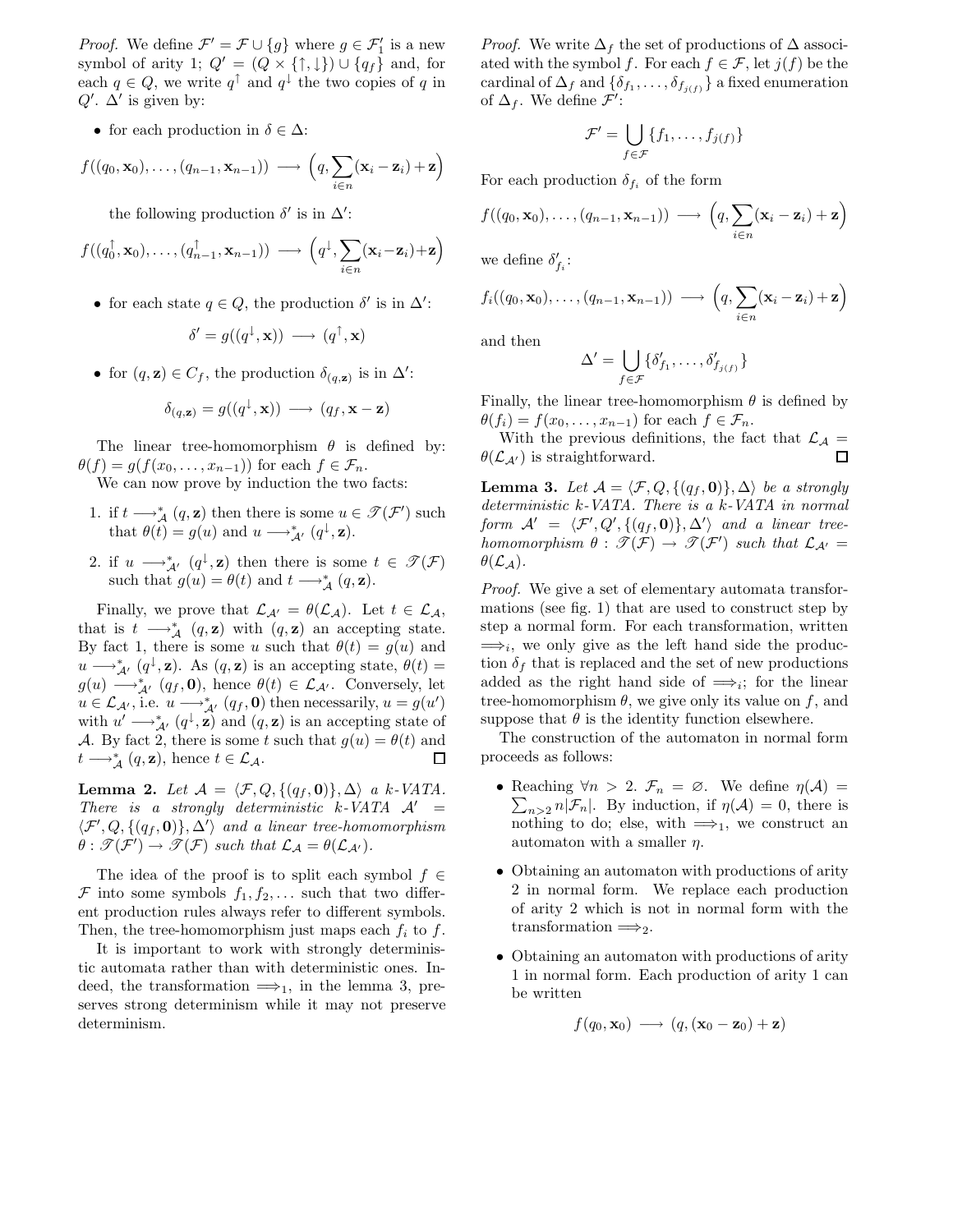| $f((q_0, \mathbf{x}_0), \ldots, (q_{n-1}, \mathbf{x}_{n-1})) \longrightarrow (q, \sum_{i \in n} (\mathbf{x}_i - \mathbf{z}_i) + \mathbf{z}) \Longrightarrow_1$                                                                                                                                                                                                                                                                                                                                                                                                                                                                  |
|---------------------------------------------------------------------------------------------------------------------------------------------------------------------------------------------------------------------------------------------------------------------------------------------------------------------------------------------------------------------------------------------------------------------------------------------------------------------------------------------------------------------------------------------------------------------------------------------------------------------------------|
|                                                                                                                                                                                                                                                                                                                                                                                                                                                                                                                                                                                                                                 |
| $f_1((q_0, \mathbf{x}_0), (q_1, \mathbf{x}_1)) \rightarrow (q', (\mathbf{x}_0 - \mathbf{z}_0) + (\mathbf{x}_1 - \mathbf{z}_1))$<br>$f_2((q', \mathbf{x}'), (q_2, \mathbf{x}_2), \ldots, (q_{n-1}, \mathbf{x}_{n-1})) \rightarrow (q, \mathbf{x}' + \sum_{1 \leq i \leq n} (\mathbf{x}_i - \mathbf{z}_i) + \mathbf{z})$                                                                                                                                                                                                                                                                                                          |
| $\theta(f(x_0,,x_{n-1})) = f_2(f_1(x_0,x_1),x_2,,x_{n-1})$                                                                                                                                                                                                                                                                                                                                                                                                                                                                                                                                                                      |
| $f_0(q_0, \mathbf{x}_0) \longrightarrow (q'_0, \mathbf{x}_0 - \mathbf{z}_0)$<br>$f((q_0, \mathbf{x}_0), (q_1, \mathbf{x}_1)) \longrightarrow (q, (\mathbf{x}_0 - \mathbf{z}_0) + (\mathbf{x}_1 - \mathbf{z}_1) + \mathbf{z}) \Longrightarrow \left\{\begin{array}{ccc} \widetilde{f}_1(q_1, \mathbf{x}_1) & \longrightarrow & (q_1', \mathbf{x}_1 - \mathbf{z}_1) \\ f_2((q_0', \mathbf{x}_0), (q_1', \mathbf{x}_1)) & \longrightarrow & (q', \mathbf{x}_0 + \mathbf{x}_1) \\ f_3(q', \mathbf{x}) & \longrightarrow & (q, \mathbf{x} + \mathbf{z}) \end{array}\right\}$<br>$\theta(f(x_0, x_1)) = f_3(f_2(f_0(x_0), f_1(x_1)))$ |
|                                                                                                                                                                                                                                                                                                                                                                                                                                                                                                                                                                                                                                 |
| $\theta(f(x_0, x_1)) = f_3(f_2(f_0(x_0), f_1(x_1)))$<br>$f(q_0, \mathbf{x}_0) \longrightarrow (q, (\mathbf{x}_0 - \mathbf{z}_0) + \mathbf{z}) \Longrightarrow_3 \begin{cases} f_2(f_0(x_0), f_1(x_1))) \\ f_0(q_0, \mathbf{x}_0) \longrightarrow (q', \mathbf{x}_0 - \mathbf{z}_0) \\ f_2((q', \mathbf{x}_0), (q'', \mathbf{x}_1)) \longrightarrow (q, \mathbf{x}_0 + \mathbf{x}_1) \end{cases}$                                                                                                                                                                                                                                |
|                                                                                                                                                                                                                                                                                                                                                                                                                                                                                                                                                                                                                                 |
| $f(q_0, \mathbf{x}_0) \longrightarrow (q, \mathbf{x}_0) \Longrightarrow_4 \begin{cases} f_1((q_0, \mathbf{x}_0), f_1) & f_0 \longrightarrow (q', \mathbf{0}) \\ f_1((q_0, \mathbf{x}_0), (q', \mathbf{x}_1)) & \longrightarrow (q, \mathbf{x}_0 + \mathbf{x}_1) \end{cases}$<br>$\theta(f(x)) = f_1(x, f_0)$                                                                                                                                                                                                                                                                                                                    |
| $f(q_0, \mathbf{x}_0) \longrightarrow (q, \mathbf{x}_0 - (\mathbf{z}_0 + \mathbf{e}_i))) \Longrightarrow_{5} \begin{cases} f_0(q_0, \mathbf{x}_0) \longrightarrow (q', \mathbf{x}_0 - \mathbf{e}_i) \\ f_1(q', \mathbf{x}_0) \longrightarrow (q, \mathbf{x}_0 - \mathbf{z}_0) \end{cases}$                                                                                                                                                                                                                                                                                                                                      |
| $\theta(f(x)) = f_1(f_0(x))$<br>$f \longrightarrow (q, \mathbf{0}) \Longrightarrow_6 \begin{cases} f_0 \longrightarrow (q', \mathbf{e}_0) \\ f_1(q', \mathbf{x}_0) \longrightarrow (q, \mathbf{x}_0 - \mathbf{e}_0) \end{cases}$<br>$\theta(f) = f_1(f_0)$                                                                                                                                                                                                                                                                                                                                                                      |
| $f \longrightarrow (q, \mathbf{z} + \mathbf{e}_i) \Longrightarrow_{7} \begin{cases} f_0 & \longrightarrow (q', \mathbf{z}) \\ f_1 & \longrightarrow (q'', \mathbf{e}_i) \\ f_2((q', \mathbf{x}_0), (q'', \mathbf{x}_1)) & \longrightarrow (q, \mathbf{x}_0 + \mathbf{x}_1) \end{cases}$<br>$\theta(f) = f_2(f_0, f_1)$                                                                                                                                                                                                                                                                                                          |

#### **Figure 1. Elementary automata transformations**

We proceed with the 3 following steps.

- For each production such that  $z \neq 0$ , we apply transformation  $\Longrightarrow_3$ .
- Suppose  $z = 0$ , for each production such that  $z_0 = 0$ , we apply  $\Longrightarrow_4$ .
- Now, each production is such that  $z = 0$  and  $z_0 \neq 0$ . If  $z_0 = e_i$  then the production is in normal form. Else, we apply inductively  $\Longrightarrow_5$  which decreases  $||\mathbf{z}_0||$ .
- Finally, for each production  $f \longrightarrow (q, \mathbf{z})$ :
	- if  $z = 0$ , we apply  $\Longrightarrow_6$ ,
	- if **z**  $\neq$  **0**, we apply inductively ⇒ $_7$  which decreases  $||z||$ .  $\Box$ decreases  $||\mathbf{z}||$ .

**Proposition 1.** For any k-VATA  $\mathcal A$  there exists a k-VATA  $\mathcal A'$  in normal form such that  $\mathcal L_{\mathcal A} = \emptyset$  iff  $\mathcal L_{\mathcal A'} = \emptyset$ .

Proof. This is an easy consequence of the three previous lemmas and the fact that for any set of trees  $\mathcal L$  and any linear tree-homomorphism  $\theta$ ,  $\theta(\mathcal{L}) = \emptyset$  if and only if  $\mathcal{L} = \emptyset$ . if  $\mathcal{L} = \varnothing$ .

## 4 Multiplicative exponential linear logic

### **4.1 Definitions**

In this section, we introduce four fragments of multiplicative exponential linear logic. We start with the intuitionistic fragment, which we call IMELL.

The formulas of IMELL are built upon a set of atomic formulas A according to the following syntax:

$$
\mathcal{F} \ ::= \ \mathbf{1} \ \vert \ \mathcal{A} \ \vert \ \mathcal{F} \otimes \mathcal{F} \ \vert \ \mathcal{F} \multimap \mathcal{F} \ \vert \ \mathcal{F}
$$

The formulas of the form  $A \otimes B$  and  $A \multimap B$  are called multiplicative formulas, and the formulas of the form !A are called exponential formulas.

Let Roman uppercase letters range over formulas, and Greek uppercase letters over multisets of formulas. The deduction relation of IMELL is specified by means of the following intuitionistic sequent calculus. Identity rules

$$
A \vdash A \quad (\text{ident}) \qquad \frac{\Gamma \vdash A \quad \Delta, A \vdash B}{\Gamma, \Delta \vdash B} \quad (\text{cut})
$$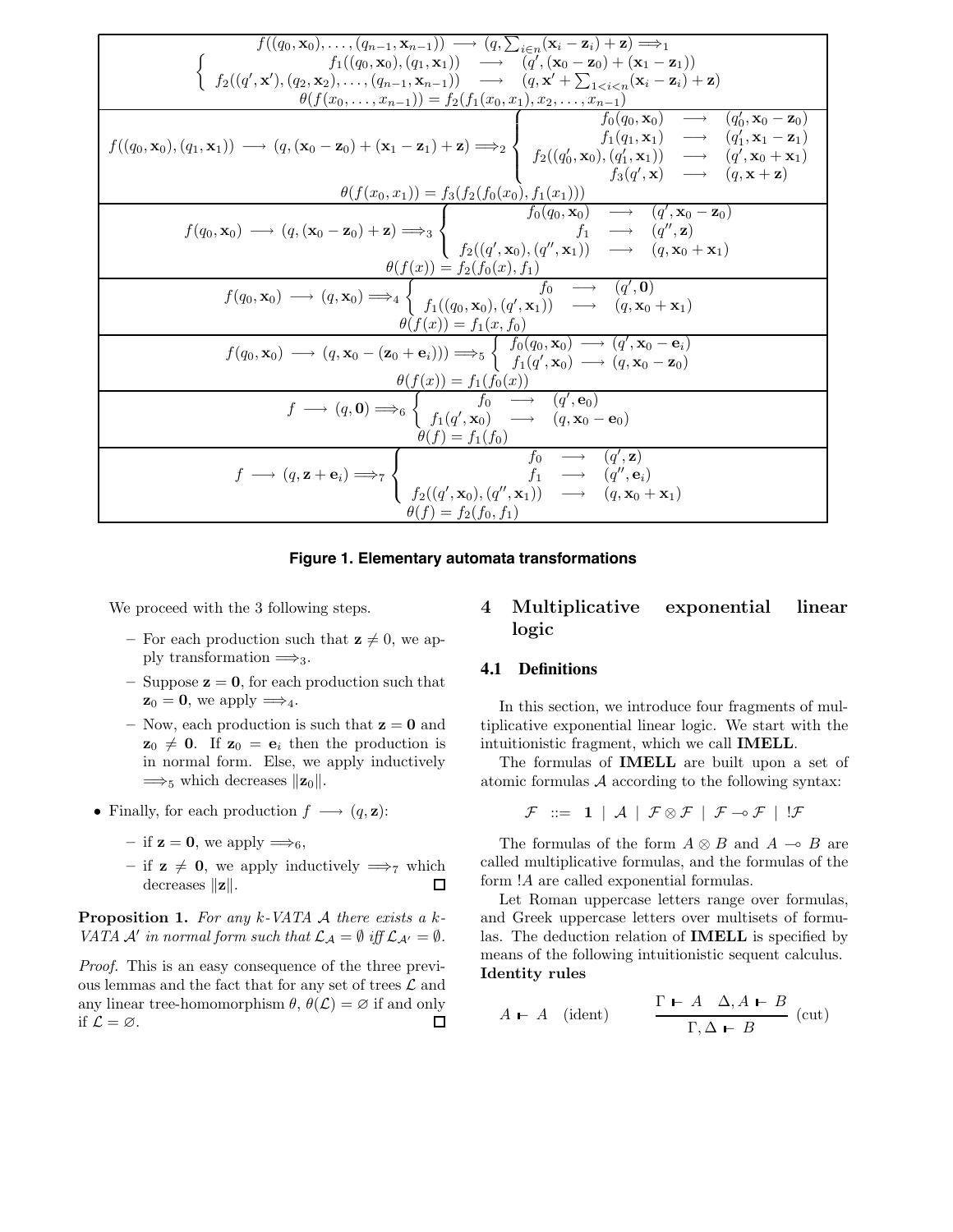Logical rules

$$
\frac{\Gamma \vdash A}{\Gamma, 1 \vdash A} \text{ (1-left)} \qquad \vdash 1 \text{ (1-right)}
$$

$$
\frac{\Gamma, A, B \vdash C}{\Gamma, A \otimes B \vdash C} \text{ (} \otimes\text{-left)} \quad \frac{\Gamma \vdash A \quad \Delta \vdash B}{\Gamma, \Delta \vdash A \otimes B} \text{ (} \otimes\text{-right)}
$$

$$
\frac{\Gamma \vdash A \quad \Delta, B \vdash C}{\Gamma, \Delta, A \multimap B \vdash C} \ \left( \multimap\text{-left} \right) \; \frac{\Gamma, A \vdash B}{\Gamma \vdash A \multimap B} \ \left( \multimap\text{-right} \right)
$$

$$
\frac{\Gamma, A \leftarrow B}{\Gamma, !A \leftarrow B} \quad (\text{left}) \qquad \frac{!\Gamma \leftarrow A}{!\Gamma \leftarrow !A} \quad (\text{left})
$$

where, in Rule (!-right), !Γ stands for a multiset of exponential formulas, i.e., formulas of the form !F.

#### Structural rules

$$
\frac{\Gamma \vdash B}{\Gamma, !A \vdash B} \text{ (W)} \qquad \frac{\Gamma, !A, !A \vdash B}{\Gamma, !A \vdash B} \text{ (C)}
$$

Rules ( $!$ -left),  $(!$ -right),  $(W)$ , and  $(C)$  are also called dereliction, promotion, weakening, and contraction, respectively. The cut rule is dispensable, and the cut-free proofs satisfy the subformula property.

At this point, we can say few words about classical MELL. The formulas of this system are built from positive atomic propositions  $a, b, c, \ldots$ , and corresponding negative atomic propositions  $a^{\perp}, b^{\perp}, c^{\perp}, \ldots$ The constants and connectives include "1", "⊗", and "!", together with their duals " $\perp$ ", " $\mathfrak{B}$ ", and "?". Implication is defined as in classical logic, i.e.,  $A \rightarrow$  $B = A^{\perp} \mathcal{B}$ , where the negation,  $(\cdot)^{\perp}$  is defined by means of de Morgan's laws:  $\mathbf{1}^{\perp} = \perp, \perp^{\perp} = \mathbf{1},$  $(A \otimes B)^{\perp} = A^{\perp} \mathcal{B} B^{\perp}$ , etc. It is well known that the decidability problems of classical MELL and IMELL are equivalent (this may be established, for instance, by using a negative translation à la Kolmogorov  $[16]$ . Moreover, we have that the classical system is conservative over the intuitionistic one, in other words, any intuitionistic sequent that is classically provable is also intuitionistically provable. We will use this fact in the proof of Lemma 10.

The next fragments of interest are obtained by constraining the syntax of the formulas. We first define IMELL<sup>0</sup> to be the fragment where exponential formulas are not allowed as strict subformulas. More formally, the formulas of  $IMELL<sub>0</sub>$  obey the following syntax:

$$
\begin{array}{lll}\n\mathcal{F}_0 & ::= & \mathcal{M} \mid !\mathcal{M} \\
\mathcal{M} & ::= & \mathbf{1} \mid \mathcal{A} \mid \mathcal{M} \otimes \mathcal{M} \mid \mathcal{M} \multimap \mathcal{M}\n\end{array}
$$

Moreover, exponential formulas are not allowed in the right-hand sides of the sequents (in fact, the only possibility of having an exponential formula in the righthand side of a sequent would be in the conclusion of a derivation whose last rule is a promotion).

Then, we define **IMELL**<sup> $\circ$ </sup> to be the implicative fragment of  $IMELL<sub>0</sub>$ , i.e., the fragment whose formulas obey the following syntax:

$$
\begin{array}{rcl}\n\mathcal{F}_0^{-\circ} & ::= & \mathcal{M} \mid !\mathcal{M} \\
\mathcal{M} & ::= & \mathcal{A} \mid \mathcal{M} \multimap \mathcal{M}\n\end{array}
$$

Finally, we define  $s$ −IMELL<sub>0</sub><sup>o</sup> to be the fragment of **IMELL**<sup> $\circ$ </sup> whose formulas are either atomic formulas or exponential formulas of one of the following forms:

$$
!(a \multimap b) \qquad \vdots (a \multimap (b \multimap c)) \qquad \vdots ((a \multimap b) \multimap c)
$$

where  $a, b$ , and  $c$  are atomic formulas.

The deduction relation of the three new fragments is the one of IMELL. Nevertheless, it is not difficult to prove that the following sequent calculus is correct and complete for  $s$ -IMELL<sub>0</sub><sup>-o</sup>.

Let  $\Sigma$  range over multisets of exponential formulas of the specified form, and  $\Gamma$  and  $\Delta$  range over multisets of atomic formulas:

$$
!\Sigma, a \mathrel{\mathsf{L}} a \quad (\mathbf{T}_0)
$$

$$
\frac{! \Sigma, \Gamma - a}{! \Sigma, \Gamma - b} (T_1) \text{ if } [(a \multimap b) \in \mathcal{I} \Sigma]
$$

$$
\frac{\Sigma, \Gamma, a \vdash b}{\Sigma, \Gamma \vdash c} (\mathcal{T}_2) \text{ if } !((a \multimap b) \multimap c) \in \Sigma
$$

$$
\frac{! \Sigma, \Gamma \vdash a \quad !\Sigma, \Delta \vdash b}{! \Sigma, \Gamma, \Delta \vdash c} (T_3) \text{ if } !(a \multimap (b \multimap c)) \in !\Sigma
$$

#### **4.2 From IMELL to IMELL<sub>0</sub>**

In this section, we prove that IMELL is decidable if and only if  $IMELL<sub>0</sub>$  is. The construction we give is inspired by a similar unpublished construction due to M. Kanovich.

Consider a given sequent of **IMELL**,  $\Gamma$  – A. We intend to construct a set of formulas  $\Gamma$  and a sequent  $\Gamma^*$  –  $A^*$  such that:

- 1.  $\Gamma^*$   $A^*$  is a purely multiplicative sequent;
- 2.  $\Sigma$  is a sequence of formulas of the form  $S$ , where  $S$  is a purely multiplicative formula;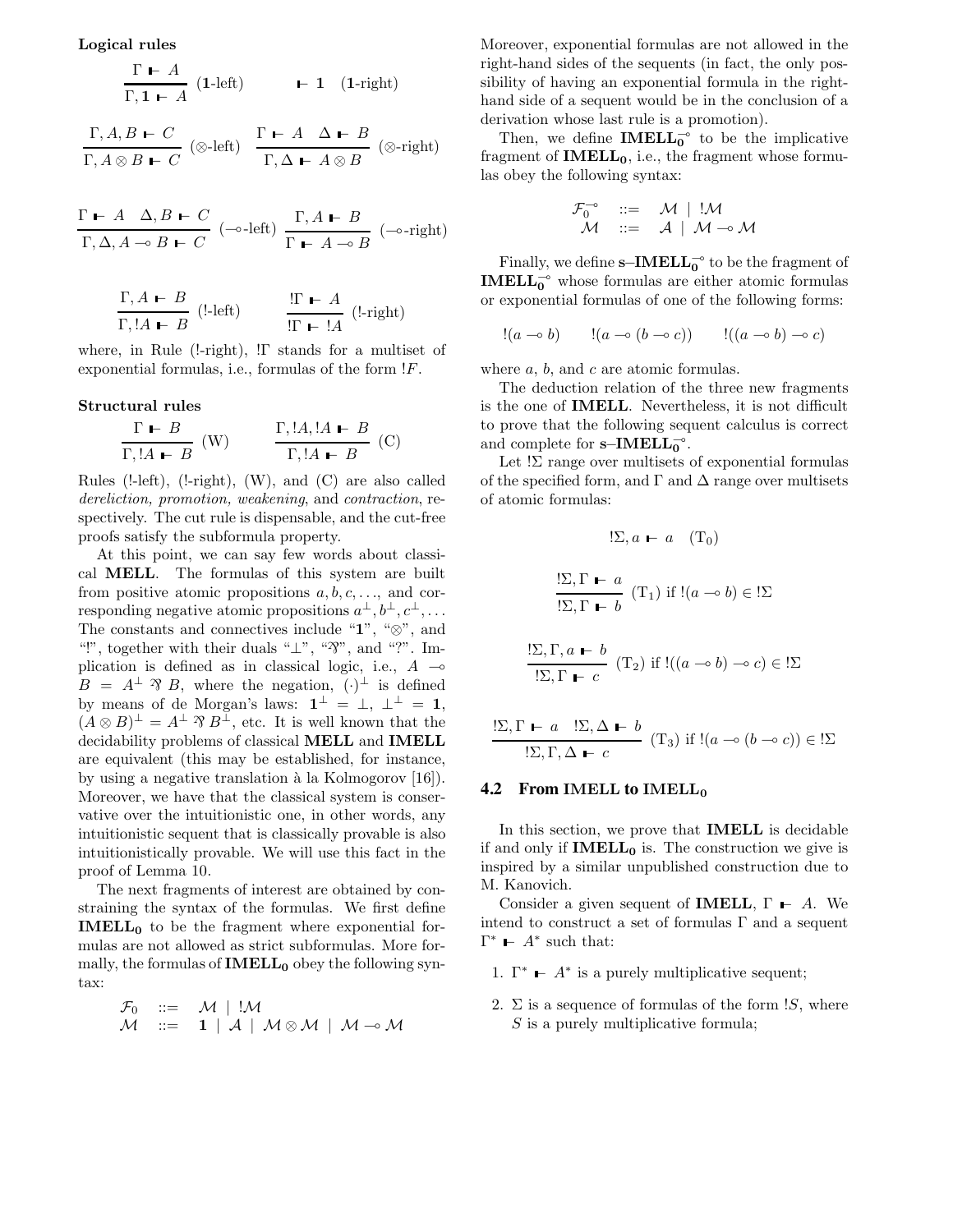3.  $\Sigma, \Gamma^* \vdash A^*$  is provable if and only if  $\Gamma \vdash A$  is.

Let  $\mathcal M$  be the set of formulas F such that  $F$  is a subformula of the sequent  $\Gamma$  – A. Then, to each formula in  $F \in \mathcal{M}$ , we associate a fresh atomic proposition  $p_F$ , and we define the following transformation over the subformulas of  $\Gamma$  – A:

1. 
$$
1^* = 1
$$
;

- 2.  $a^* = a$ , for a atomic;
- 3.  $(F \otimes G)^* = F^* \otimes G^*$ ;
- 4.  $(F \multimap G)^* = F^* \multimap G^*$ ;

$$
5. \ \ (!F)^* = p_F.
$$

In order to construct the sequence of formulas  $\Sigma$ , we associate to each formula  $F \in \mathcal{M}$  three modal formulas:

$$
D_F = !(p_F \rightarrow F^*),
$$
  
\n
$$
C_F = !(p_F \rightarrow p_F \otimes p_F),
$$
  
\n
$$
W_F = !(p_F \rightarrow 1),
$$

and we define  $\Sigma_0$  to be the following sequence of formulas:

$$
\Sigma_0 = (D_F, C_F, W_F)_{F \in \mathcal{M}}.
$$

The idea behind this definition is that dereliction, contraction and weakening will be simulated by the formulas  $D_F$ ,  $C_F$ , and  $W_F$ , respectively. It therefore remains to allow promotion to be simulated. To this end, we will saturate the sequence of formulas  $\Sigma_0$ .

Let  $P = P_0, P_1, \ldots$  be an enumeration of all the formulas of the form

$$
!(p_{F_1}\multimap \dots \multimap p_{F_n}\multimap p_F)
$$

such that

- 1.  $F_1,\ldots,F_n, F \in \mathcal{M}$ ,
- 2.  $F_i \neq F_j$ , whenever  $i \neq j$ .

Notice that this enumeration is finite because of Condition 2. Then, define

$$
\Sigma_{i+1} = \Sigma_i, P_k
$$

where  $P_k = \langle (p_{F_1} \sim \cdots \sim p_{F_n} \sim p_F)$  is the first formula in P such that:

1.  $P_k \notin \Sigma_i$ ,

2. 
$$
\Sigma_i, p_{F_1}, \ldots, p_{F_n} \vdash F^*
$$
 is provable.

Finally, define  $\Sigma$  to be the limit of the finite sequence  $\Sigma_0, \Sigma_1, \ldots$ 

Since  $\mathcal M$  and **P** are finite, the only possibility of non-effectiveness in constructing  $\Sigma$  is that one has to decide the provability of sequents (Condition 2 in the definition of  $P_k$ ). Notice that these sequents belong to **IMELL**<sub>0</sub>. Consequently, we have the following lemma.

**Lemma 4.** Let  $\Gamma$   $\vdash$  A be a sequent of **IMELL**. If **IMELL**<sup> $0$ </sup> is decidable then the construction of the associated IMELL<sub>0</sub> sequent,  $\Sigma, \Gamma^* \vdash A^*$ , is effective.

We now prove that  $\Sigma, \Gamma^*$   $\vdash$  A<sup>\*</sup> is provable if the original sequent  $\Gamma$  – A is.

**Lemma 5.** Let  $\Gamma$   $\vdash$  A be a sequent of **IMELL**, and let  $\Sigma, \Gamma^* \vdash A^*$  be the associated **IMELL**<sub>0</sub> sequent. If  $\Gamma$   $\vdash$  A is provable, so is  $\Sigma, \Gamma^*$   $\vdash$  A<sup>\*</sup>.

*Proof.* By induction on the cut-free derivation of  $\Gamma$   $\vdash$ A, the exponential formulas in  $\Sigma$  allowing dereliction, contraction, weakening, and promotion to be simulated. Notice that, by the subformula property,  $\Delta^*$ and  $B^*$  are defined whenever  $\Delta \vdash B$  is a sequent oc-<br>curring in the cut-free derivation of  $\Gamma \vdash A$ . curring in the cut-free derivation of  $\Gamma \vdash A$ .

In order to prove the converse of Lemma 5, we will use a semantic argument based on phase semantics. We will not give here a complete definition of the notion of phase space but refer the reader to [5] for the original definition, and to [15] for a definition tailor-made for intuitionistic linear logic.

**Lemma 6.** Let  $\Gamma$   $\vdash$  A be a sequent of **IMELL**, and let  $\Sigma, \Gamma^* \vdash A^*$  be the associated **IMELL**<sub>0</sub> sequent. Let  $\mathbb P$  be any phase space, and let  $\eta$  be any valuation that interprets the atomic propositions as facts of P. Then there exists a valuation  $\eta'$  such that:

$$
[\![\Gamma \vdash A]\!] \eta = [\![\Sigma, \Gamma^* \vdash A^*]\!] \eta'
$$

*Proof.* Let  $\eta'$  be the valuation such that:

$$
\eta'(a) = \begin{cases} [[!F]]\eta & \text{if } a = p_F \text{ for some } F \in \mathcal{M} \\ \eta(a) & \text{otherwise} \end{cases}
$$

By a straightforward induction, we have that  $[{\Gamma}]$  $\eta$  =  $[\![\Gamma^*]\!] \eta'$  and  $[\![A]\!] \eta = [\![A^*]\!] \eta'.$  Moreover, under this valuation, we have that  $[\![\Sigma]\!] \eta' = [\![1]\!]$ , which established the desired property. □

We are now in the position of establishing the converse of Lemma 5.

**Lemma 7.** Let  $\Gamma$   $\vdash$  A be a sequent of **IMELL**, and let  $\Sigma, \Gamma^* \vdash A^*$  be the associated **IMELL**<sub>0</sub> sequent. If  $\Sigma, \Gamma^*$  –  $A^*$  is provable, so is  $\Gamma$  –  $A$ .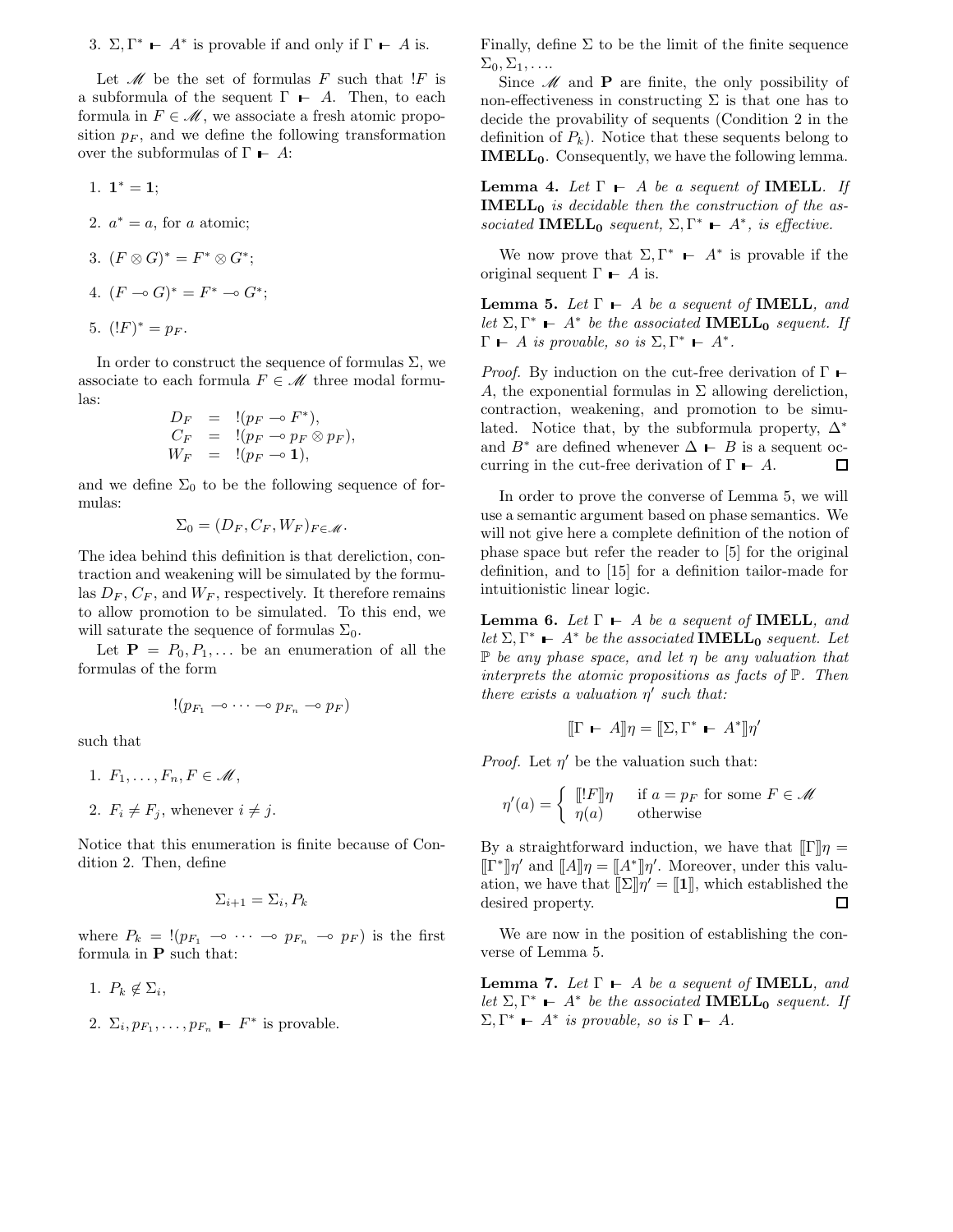Proof. Since  $\Sigma, \Gamma^*$  –  $A^*$  is provable, it is semantically valid in any phase space, under any interpretation. This implies, by Lemma 6, that  $\Gamma$  – A is also semantically valid in any phase space, under any interpretation. Consequently, by the phase semantics completeness theorem, we have that  $\Gamma \vdash A$  is prov-<br>able.  $\square$ able.

We obtain the main proposition of this section as an immediate consequence of Lemmas 4, 5, and 7.

Proposition 2. IMELL is decidable if and only if  $IMELL<sub>0</sub>$  is decidable.

## **4.3** From IMELL<sub>0</sub> to IMELL<sub>0</sub><sup> $\sim$ </sup>

In order to reduce provability in  $IMELL_0$  to provability in **IMELL**<sup> $\circ$ </sup>, we introduce the following positive and negative translations of the multiplicative formulas:

1.  $A^+ = A^- \multimap b$ , for any formula A; 2.  $1^- = b$ ; 3.  $a^- = a \multimap b;$ 4.  $(A \otimes B)^{-} = A^{+} \multimap (B^{+} \multimap b)$ 5.  $(A \multimap B)^{=} = (A^{+} \multimap B^{+}) \multimap b$ 

where  $b$  is a fresh variable. The positive translation is then extended to the formulas of  $IMELL_0$  by defining  $(!A)^+$  to be  $!(A^+).$ 

The above translation may be interpreted in classical multiplicative exponential linear logic as a translation by double negation. More formally, we have the following lemma.

**Lemma 8.** Let A be an **IMELL**<sub>0</sub> formula, and let  $A^+[b := \perp]$  denote the formula obtained by replacing, in the positive translation of A, each occurrence of the fresh variable b by the constant  $\bot$ . Then,  $A^+[b := \bot]$ is classically equivalent to A.

Proof. By a straightforward induction on the structure of A, using de Morgan's laws and the following classical equivalences:  $A \otimes \mathbf{1} = A = A \mathbf{\mathcal{R}} \perp$ . 口

We now prove that any  $IMELL_0$  sequent is provable if and only if its positive translation is provable.

**Lemma 9.** Let  $\Gamma$   $\vdash$  A be an **IMELL**<sub>0</sub> sequent. If  $\Gamma$  – A is provable, so is  $\Gamma^+$  –  $A^+$ .

*Proof.* By induction on the derivation of  $\Gamma$   $\vdash$  A.  $\Box$ 

**Lemma 10.** Let  $\Gamma$   $\vdash$  A be an **IMELL**<sub>0</sub> sequent. If  $\Gamma^+$  –  $A^+$  is provable, so is  $\Gamma$  –  $A$ .

*Proof.* If  $\Gamma^+$  –  $A^+$  is intuitionistically provable, it is, a fortiori, classically provable. Then, since  $b$  is a fresh variable, we also have that  $\Gamma^+[b := \bot] \vdash A^+[b := \bot]$  is classically provable. From this, by Lemma 8, we have that  $\Gamma$   $\vdash$  A is classically provable, which allows us to conclude the proof because classical multiplicative exponential linear logic is conservative over intuitionistic multiplicative exponential linear logic. □

We obtain the next proposition as an immediate consequence of Lemmas 9 and 10.

**Proposition 3. IMELL**<sup>0</sup> is decidable if and only if **IMELL**<sup> $\circ$ </sup> is decidable.

## **4.4** From IMELL $_0^-$  to s−IMELL $_0^-$

Finally, we show that  $IMELL_0^{\circ}$  provability is equivalent to  $\textbf{s}-\textbf{IMELL}_0^\multimap$  provability. The reduction is based on the following lemma.

Lemma 11. Let  $\Gamma$   $\vdash$  A and  $\Gamma'$   $\vdash$  A' be IMELL sequents,  $p$  be an atomic proposition, and  $F$  be a formula such that  $\Gamma = \Gamma' [p := F]$  and  $A = A'[p :=$ F]. Then,  $\Gamma$   $\vdash$  A is provable if and only if  $!(p \multimap F),!(F \multimap p),\Gamma' \vdash A'.$ 

*Proof.* If  $\Gamma$   $\vdash$  A is provable, the provability of  $!(p \multimap F), !(F \multimap p), \Gamma' \vdash A'$  may be established by induction on the derivation of  $\Gamma$  – A, the two exponential formulas allowing the negative and positive occurrences of  $F$  to be replaced by  $p$ .

On the other hand, if  $!(p \multimap F),!(F \multimap p),\Gamma' \vdash A'$ is provable, we have that  $!(F \multimap F), !(F \multimap F), \Gamma'[p :=$  $[F]$  –  $A'[p := F]$  is provable. This is, by hypothesis,  $!(F \multimap F), !(F \multimap F), \Gamma \vdash A$ . Then, the result follows by a contraction followed by a cut. by a contraction followed by a cut.

Then the reduction proceeds as follows.

**Lemma 12.** Let  $! \Sigma, \Gamma \vdash A$  be an **IMELL**<sup>-</sup> sequent. Then there exists an **IMELL**<sup> $\circ$ </sup> sequent  $! \Sigma', \Gamma'$   $\vdash$ a such that  $\Gamma'$  contains only atomic formulas, and  $\Sigma, \Gamma \vdash A$  is provable if and only if  $\Sigma', \Gamma' \vdash a$  is provable.

Proof. The proof proceeds by induction on the number of non-atomic formulas in Γ, A. Suppose there is such a non-atomic formulas B in Γ, A, and let  $\Gamma_1$ , A<sub>1</sub> be such that  $(\Gamma_1, A_1)[p := B] = (\Gamma, A)$ , where p is a fresh variable that occurs in  $(\Gamma_1, A_1)$ . Then, by Lemma 11,  $! \Sigma$ ,  $!(p \multimap B)$ ,  $!(B \multimap p)$ ,  $\Gamma_1 \vdash A_1$  is provable if and only if  $! \Sigma, \Gamma \vdash A$  is, and the result follows<br>by induction hypothesis.  $\square$ by induction hypothesis.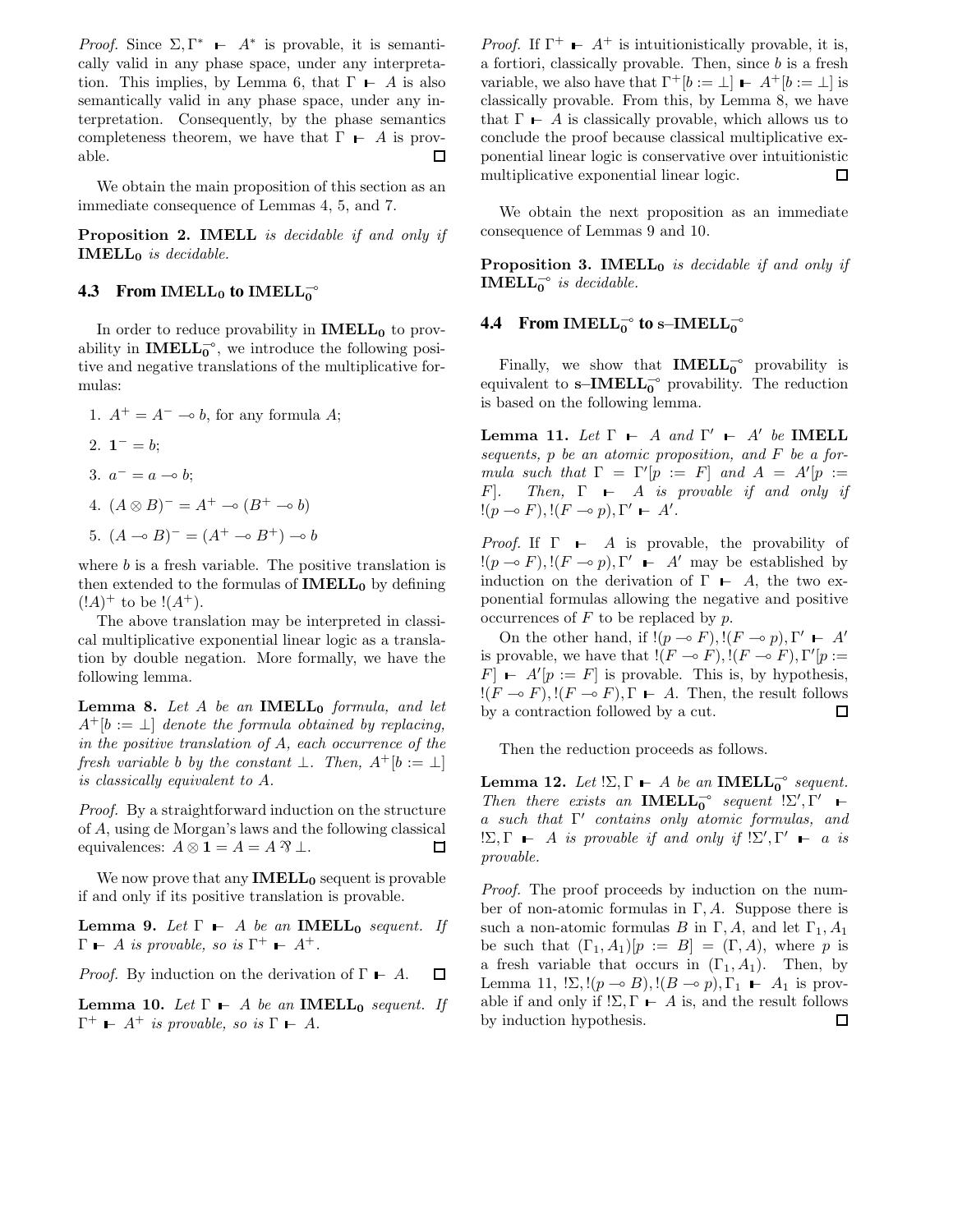Lemma 13. Let  $\Sigma, \Gamma \vdash a$  be an IMELL<sub>0</sub>° sequent such that  $\Gamma$  contains only atomic formulas. Then there exists a sequent  $! \Sigma', \Gamma \vdash a$  such that all the formulas belonging to  $\Sigma'$  contain at most two occurrences of  $\frac{u}{v}$  .

Proof. The proof proceeds by induction on the sum of the lengths of the formulas that contain more than two occurrences of " $\sim$ ". Let  $! \Sigma = \Sigma_1, !A_1$ , where  $A_1$  contains more than two occurrences of " $\sim$ ". Then there exist two atomic formulas  $a$  and  $b$  in  $A_1$ , and a formula  $A'_1$  such that  $A_1 = A'_1[p := (a \multimap b)],$  where p is a fresh variable occurring in  $A'_1$ . Then, by Lemma 11, we have that  $! \Sigma_1, !A'_1, !(p \multimap (a \multimap b)), !((a \multimap b) \multimap$ p),  $\Gamma$  – a is provable if and only if  $! \Sigma$ ,  $\Gamma$  – a is, and the result follows by induction hypothesis.  $\square$ the result follows by induction hypothesis.

**Proposition 4. IMELL**<sup> $\circ$ </sup> is decidable if and only if s–IMELL $_0$ <sup>o</sup> is.

*Proof.* Let  $! \Sigma, \Gamma \vdash A$  be an **IMELL**<sub>0</sub><sup>o</sup> sequent. By Lemmas 12 and 13, there exist a sequent  $! \Sigma', \Gamma' \vdash a$ such that all the formulas in  $\Gamma'$  are atomic, all the formulas in  $!\Sigma'$  contain at most two occurrences of " $\multimap$ ", and  $!\Sigma', \Gamma' \vdash a$  is provable if and only if  $!\Sigma, \Gamma \vdash A$  is. Then, the only reason why  $! \Sigma', \Gamma' \vdash a$  would not be a s–IMELL<sub>0</sub><sup>o</sup> sequent is that  $!\Sigma'$  would contain formulas of the form  $!b$  (for  $b$  atomic). These formulas may be replaced by  $!((b \multimap b) \multimap b).$  $\Box$ 

#### 5 Relating VATA and MELL

Let  $\{a_0, \ldots a_{k-1}\}\$ be a fixed enumeration of atomic formulas. For a multiset  $\Gamma$  whose elements are in the enumeration, we write  $|\Gamma|$  the corresponding vector of  $\mathbb{N}^k$ . Conversely, for  $\mathbf{x} \in \mathbb{N}^k$ , we write  $\Gamma_{\mathbf{x}}$  the corresponding multiset.

## **5.1 From VATA to** MELL

Let  $\mathcal{A} = \langle \mathcal{F}, Q, \{ (q_f, \mathbf{0}) \}, \Delta \rangle$  be a k-VATA in normal form. We define the set of atomic formulas A of to be  $Q \cup \{a_0, \ldots a_{k-1}\}\,$ , where  $a_0, \ldots a_{k-1}$  are fresh symbols. Then we define the set of formulas  $\Sigma$  to be  $\Sigma_0\cup\Sigma_1\cup\Sigma_2$ where:

$$
\Sigma_0 = \{a_i \rightarrow q \mid f \rightarrow (q, \mathbf{e}_i) \in \Delta\}
$$
  
\n
$$
\Sigma_1 = \{(a_i \rightarrow q_0) \rightarrow q \mid f((q_0, \mathbf{x}_0)) \rightarrow (q, \mathbf{x}_0 - \mathbf{e}_i) \in \Delta\}
$$
  
\n
$$
\Sigma_2 = \{q_0 \rightarrow (q_1 \rightarrow q) \mid f((q_0, \mathbf{x}_0), (q_1, \mathbf{x}_1)) \rightarrow (q, \mathbf{x}_0 + \mathbf{x}_1) \in \Delta\}
$$

**Proposition 5.**  $\mathcal{L}(\mathcal{A}) \neq \emptyset$  iff  $! \Sigma \vdash q_f$ 

*Proof.* First, by induction on the structure of  $t$ , we prove that if  $t \longrightarrow_A^* (q, \mathbf{x})$  then  $! \Sigma, \Gamma_{\mathbf{x}} \vdash q$ . If the head symbol of  $t$  is unary (resp. binary), the result is easily obtained with rule  $(T_2)$  (resp. rule  $(T_3)$ ) and with the induction hypothesis; the remaining case is:  $f \longrightarrow_A (q, \mathbf{e}_i)$ , then with rule  $(T_0)$ , we have  $\sum_i a_i - a_i$ and then with rule  $(T_1)$ , we get  $\Sigma, a_i$  – q because  $a_i \multimap q \in \Sigma$ .

Secondly, we can observe that each provable sequent !Σ, Γ −  $\alpha$  is either of the form !Σ,  $a_i$  –  $a_i$  or is such that all elements of  $\Gamma$  are in  $\{a_0, \ldots a_{k-1}\}\$  and  $\alpha \in Q$ (easy induction on the derivation). We can prove by induction on the derivation that if  $\Sigma, \Gamma \vdash q$ , then there is some t such that  $t \longrightarrow_A^* (q, |\Gamma|)$ . Actually, the previous remark ensures that  $|\Gamma|$  is always well defined.  $\hfill \Box$ 

#### **5.2 From** MELL **to VATA**

Let  $!\Sigma$ ,  $\Gamma$  –  $a_0$  be a sequent of s–**IMELL**<sub>0</sub><sup>o</sup> and  ${a_0, \ldots, a_{k-1}}$  a fixed enumeration of the atomic formulas of the sequent.

We can write  $\Sigma = \Sigma_0 \cup \Sigma_1 \cup \Sigma_2$  where  $\Sigma_0$  (resp.  $\Sigma_1$ , resp.  $\Sigma_2$ ) contains only formulas of the form  $a_j \multimap a_l$  (resp.  $(a_j \multimap a_l) \multimap a_m$ , resp.  $a_j \multimap$  $(a_l \rightarrow a_m)$  and we fix an enumeration of these formulas : { $f_0, \ldots, f_{n_0-1}$ } (resp. { $g_0, \ldots, g_{n_1-1}$ }, resp.  ${h_0,\ldots,h_{n_2-1}}$ 

We define a k-VATA  $\mathcal{A} = \langle \mathcal{F}, Q, C_f, \Delta \rangle$  as follows:

• 
$$
\mathcal{F} = (\mathcal{F}_n)_{n \in \mathbb{N}}
$$
 with

$$
\mathcal{F}_0 = \{c_0, \dots, c_{k-1}\}\n\mathcal{F}_1 = \{f_0, \dots, f_{n_0-1}\} \cup \{g_0, \dots, g_{n_1-1}\}\n\mathcal{F}_2 = \{h_0, \dots, h_{n_2-1}\}\n\mathcal{F}_n = \emptyset \text{ if } n > 2;
$$

- $Q = \{q_0, \ldots, q_{k-1}\};$
- there is only one final state:  $C_f = \{(q_0, |\Gamma|)\}$
- there is exactly one production for each symbol of the alphabet:

$$
- c_i \longrightarrow (q_i, \mathbf{e}_i);
$$
  
\n
$$
- \text{ if } f_i = a_j \longrightarrow a_m \text{ then } f_i((q_j, \mathbf{x})) \longrightarrow (q_m, \mathbf{x});
$$
  
\n
$$
- \text{ if } g_i = (a_j \longrightarrow a_l) \longrightarrow a_m \text{ then}
$$
  
\n
$$
g_i((q_l, \mathbf{x})) \longrightarrow (q_m, \mathbf{x} - \mathbf{e}_j);
$$
  
\n
$$
- \text{ if } h_i = a_j \longrightarrow (a_l \longrightarrow a_m) \text{ then}
$$

$$
h_i((q_j,\mathbf{x}_0),(q_l,\mathbf{x}_1))\longrightarrow (q_m,\mathbf{x}_0+\mathbf{x}_1).
$$